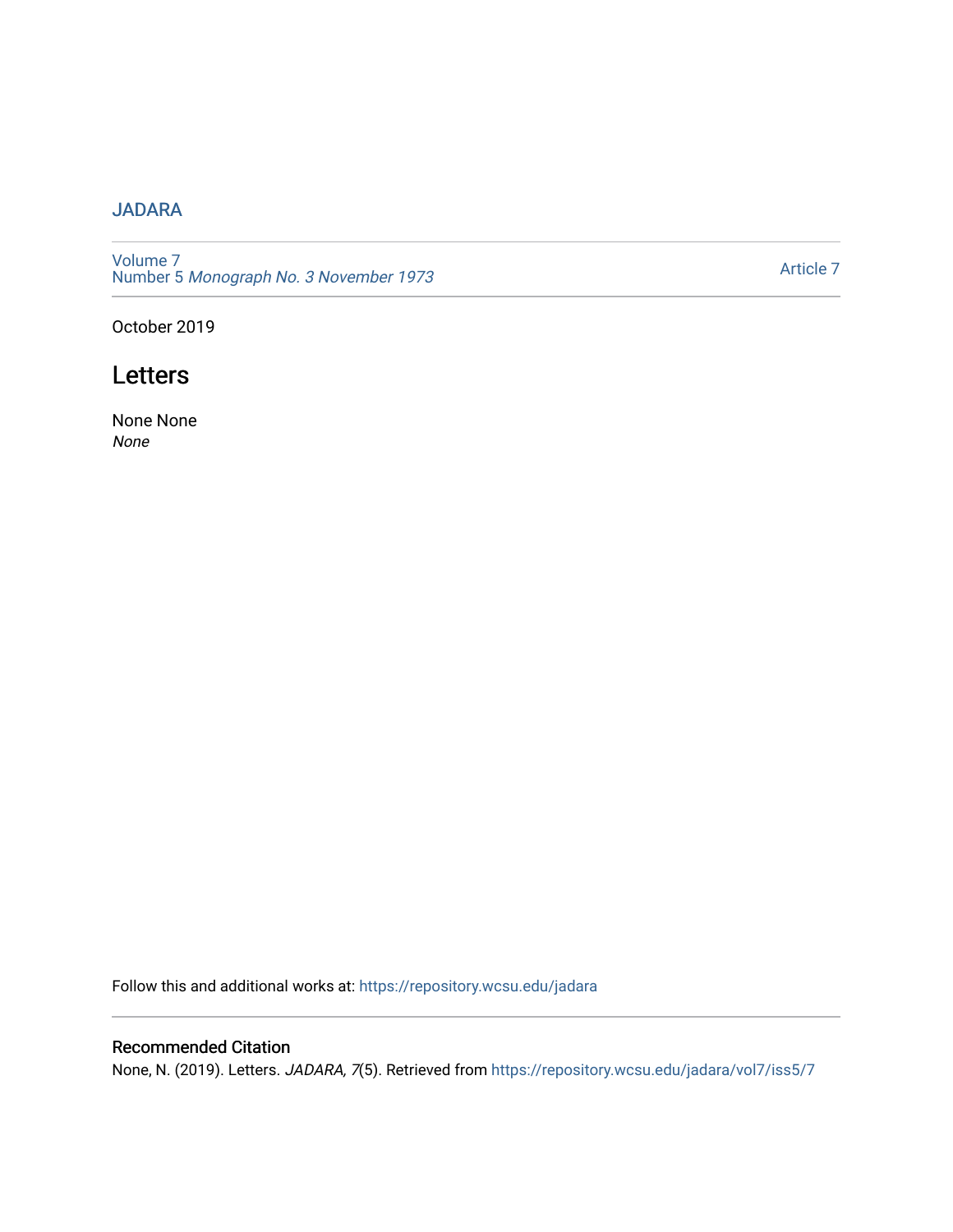None: Letters

November 2, 1973

Dr. Jerome Schein, Consultant NRA Task Force on Deafness Deafness Center New York University 80 Washington Square East New York, New York 10003

Dear Dr. Schein:

The NRA Task Force on Deafness commends you as chairman, and members of the joint sub-committee of the NRA Task Force on Deafness and the CSAVR Committee on Deafness for the development of the Model Statewide Plan for Rehabilitation Services to Deaf Individuals.

The model plan is timely and pertinent to the rehabilitation needs of persons who are deaf. The NRA Task Force on Deafness plans to utilize the model plan as the major vehicle for discussion toward implementation at the forthcoming Congress on Deafness Rehabilitation in February, 1974.

Further, the Model Statewide Plan received the approval of the NRA Board of Directors at their meeting in Atlantic City. Please note the attached letter from President Prickett.

Thank you for your efforts on behalf of persons who are deaf.

Sincerely,

Jack Hutchison, Chairman NRA Task Force on Deafness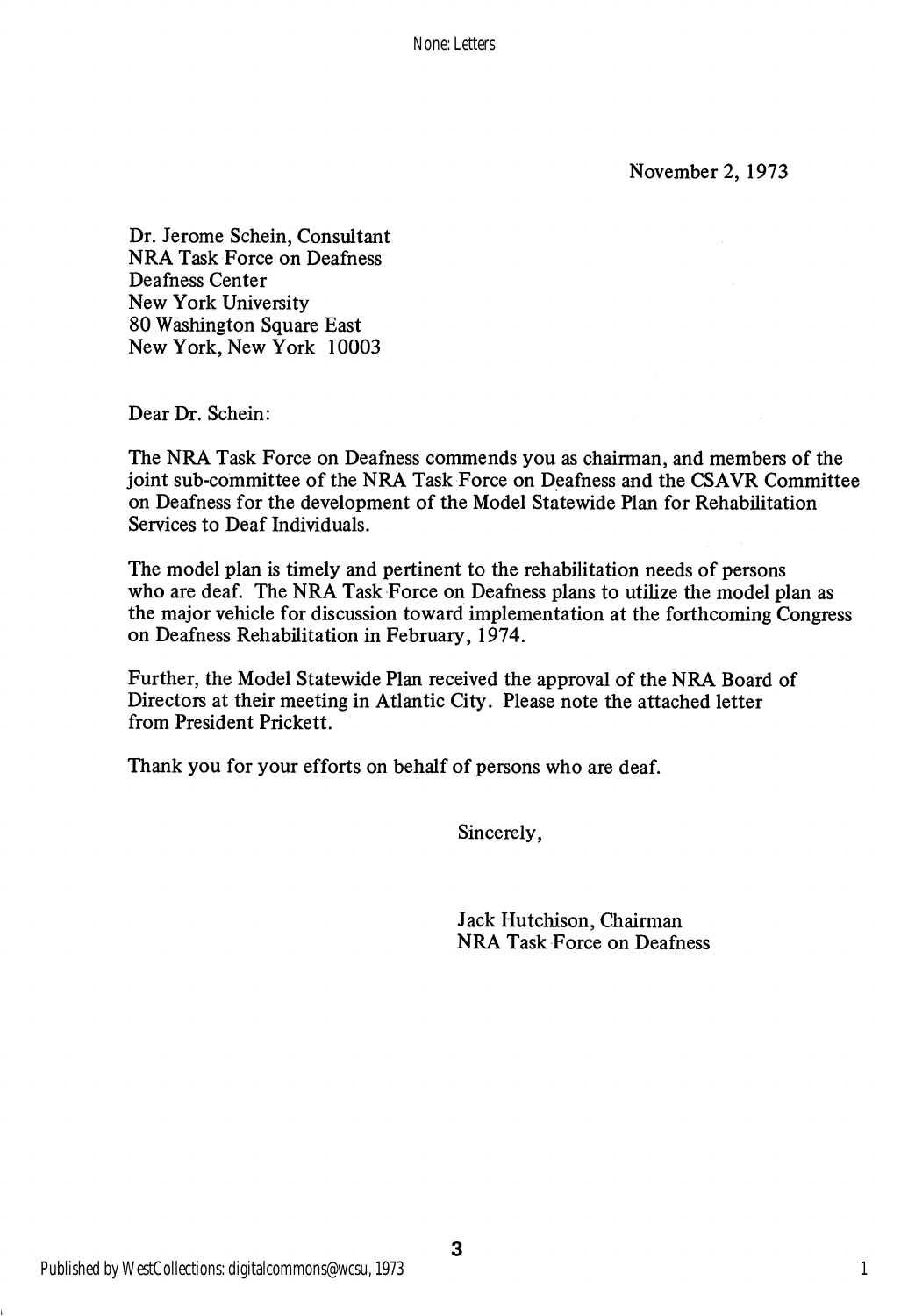November 5, 1973

Dr. Jack Hutchison, Chairman NRA Task Force on Deafness 9200 Wisconsin Avenue Washington, D.C. 20014

Dear Dr. Hutchison:

The National Rehabilitation Association Board of Directors, in session in Atlantic City, New Jersey, October 31, 1973, commended the efforts of the NRA Task Force on Deafness. Further, the NRA Board of Directors accepted in principle the Model Statewide Plan for Rehabilitation Services to Deaf Individuals and encourages its members to utilize the principles and programs contained in the plan.

The NRA Board recognizes the combined subcommittee of the NRA Task Force on Deafness and the CSAVR Committee on Deafness in the joint development of the model plan, and commends their efforts.

The NRA Board encourages the use of the model plan in the forthcoming Congress on Deafness Rehabilitation and endorses its principles.

Sincerely,

John S. Prickett, Jr., President National Rehabilitation Association

2